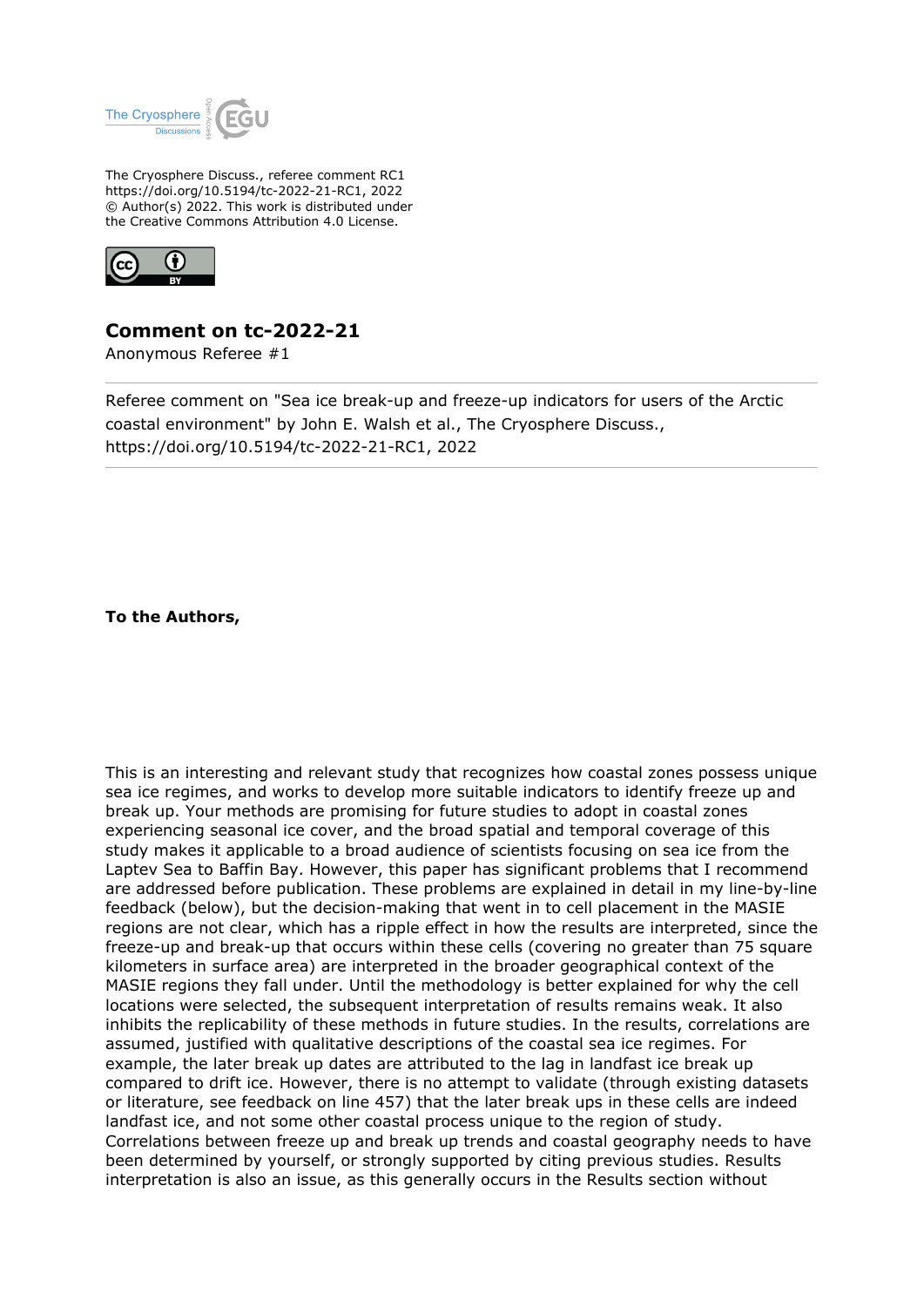citations, and a Discussion section is not included. The significance of your findings is not impactful without better referencing of the literature, and neglecting to do so inhibits the contribution this makes toward expanding the body of knowledge about the cryosphere, which is the stated purpose of TC as a journal. These problems must be corrected with additional writing and reorganization of the manuscript, as well as potentially requiring additional data analysis for validation of results interpretation if it is not supportable by previous studies. Therefore, I recommend this manuscript be accepted pending major revisions.

## **Line by Line feedback**

Line 53: A brief definition of how we define "offshore" would be useful for the uninitiated. Is this a certain distance from the coastline? A bathymetric contour?

Line 107: I could be misunderstanding this paragraph, but are the authors saying that these definitions are revised to be more appropriate to offshore environments, which is the focus of this study? If so, why are the authors focused on revising criteria to broaden the applicability to "non-coastal" areas, which are not the focus of this study? Or is this a typo of 'near-coastal', which is a term used in this paper? In any case, what's clear is the authors arethe authors revising these metrics to consider break up and freeze up in an environment that was previously unaccounted for. In which case I would suggest an explanation of what the criteria used to be, how the criteria has been changed in this study, and how this change is better suited for the environment the new criteria is being applied to. This would probably work best as additional columns in table 1, where information on the revised criteria is already provided.

Line 113: This paper is written with a clear objective in mind and would benefit from a consistent articulation of it to be used throughout the paper. There are three areas where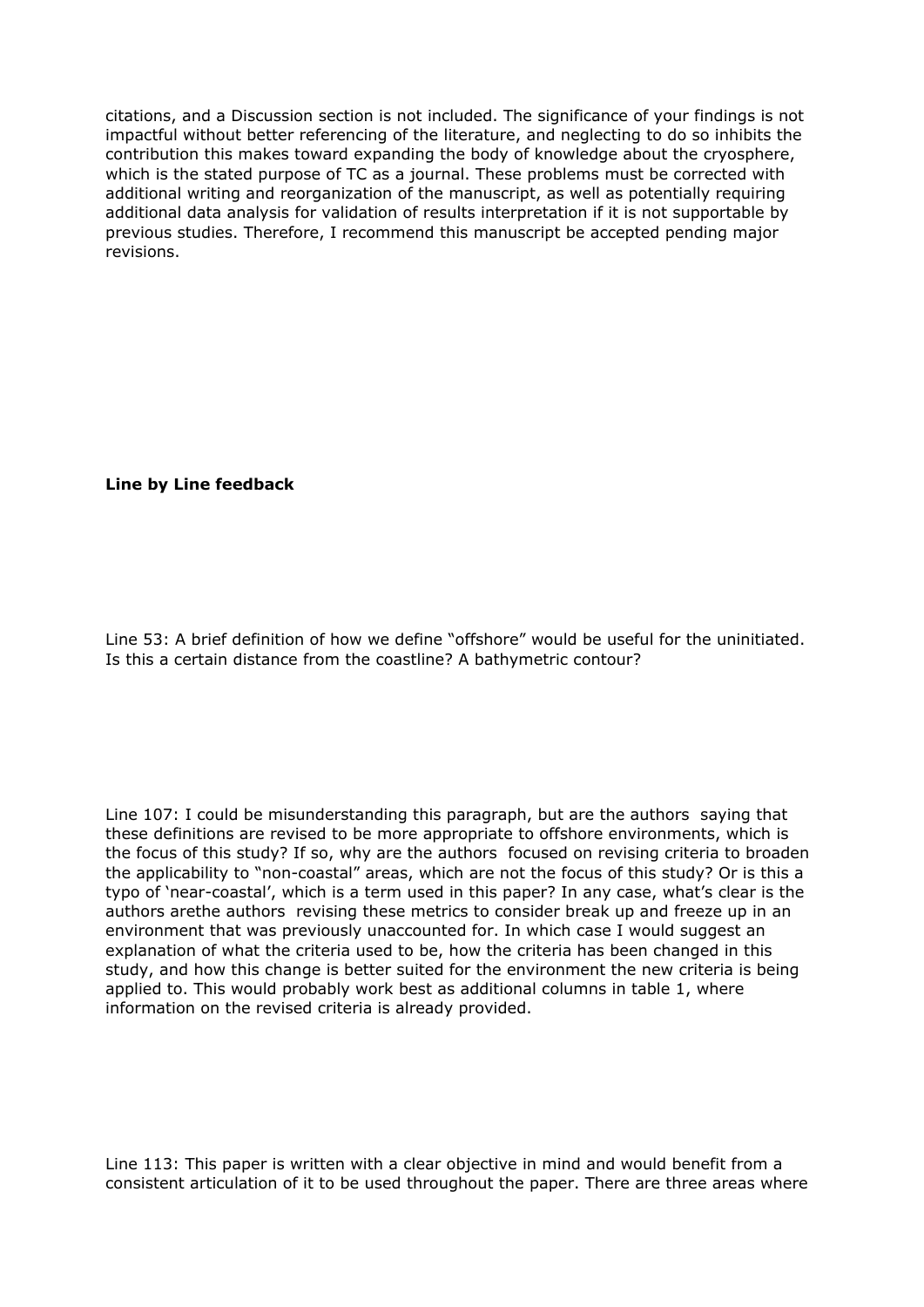an objective is articulated, but the wording varies. Line 88-90 states the objective of this paper is to examine the timing of freeze/break up as key constraints for human/ecosystem activity. Line 113 says a key objective of the work is to compare various dates at nearshore locations with corresponding metrics for broader (non-coastal?) areas of the AO and subarctic seas. Line 449 says the primary objective is to use localbased indicators to construct freeze/break up indicators at near-coastal locations relevant to stakeholders. These objectives are not contradictory, but they're not consistent. Is there a difference between a key objective and a primary objective? Perhaps the former a subcomponent of the latter? The objective on Line 88 specifies Arctic settings, but the objective on Line 113 expands this to the Arctic and Subarctic. Table 2 confirms the study includes both Arctic and Subarctic locations. It may seem like nit-picking but keeping the objective wording consistent and referencing it consistently throughout the paper will be immensely helpful to the reader. I think Line 449 objective is the strongest in terms of clarity, and should be provided in the introduction (I would recommend specifying Arctic/Subarctic coastal environments in the wording of this). If the key objective referenced in Line 113 is indeed a subcomponent of an overall objective, it should be clarified as such, and also provided in the Introduction. the authors could refer to them as Primary Objective (PO) and Specific Objectives (SO1, SO2, etc.), and refer to them throughout the paper using these abbreviations.

Line 118: Is it possible to clarify what "close" is? I understand the authors can't use adjacent passive microwave cells due to land contamination, but maybe the next cell over? In which case since the spatial resolution is 25km would it be fair to say the authors chose cells beyond 25km from the coastline? Phrasing it this way is consistent with how the cells appear to be distributed in Figure 1. However it is interesting to see that the cells are much further away from the coastline in the Chukchi Sea compared to the other study locations. What informed this decision? Provide a sentence or two explaining the exact considerations that went into cell selection beyond saying the cells are close to the coastline.

Line 127: No need for the apostrophe in "weeks"

Line 154: Typo in "Indigenous community"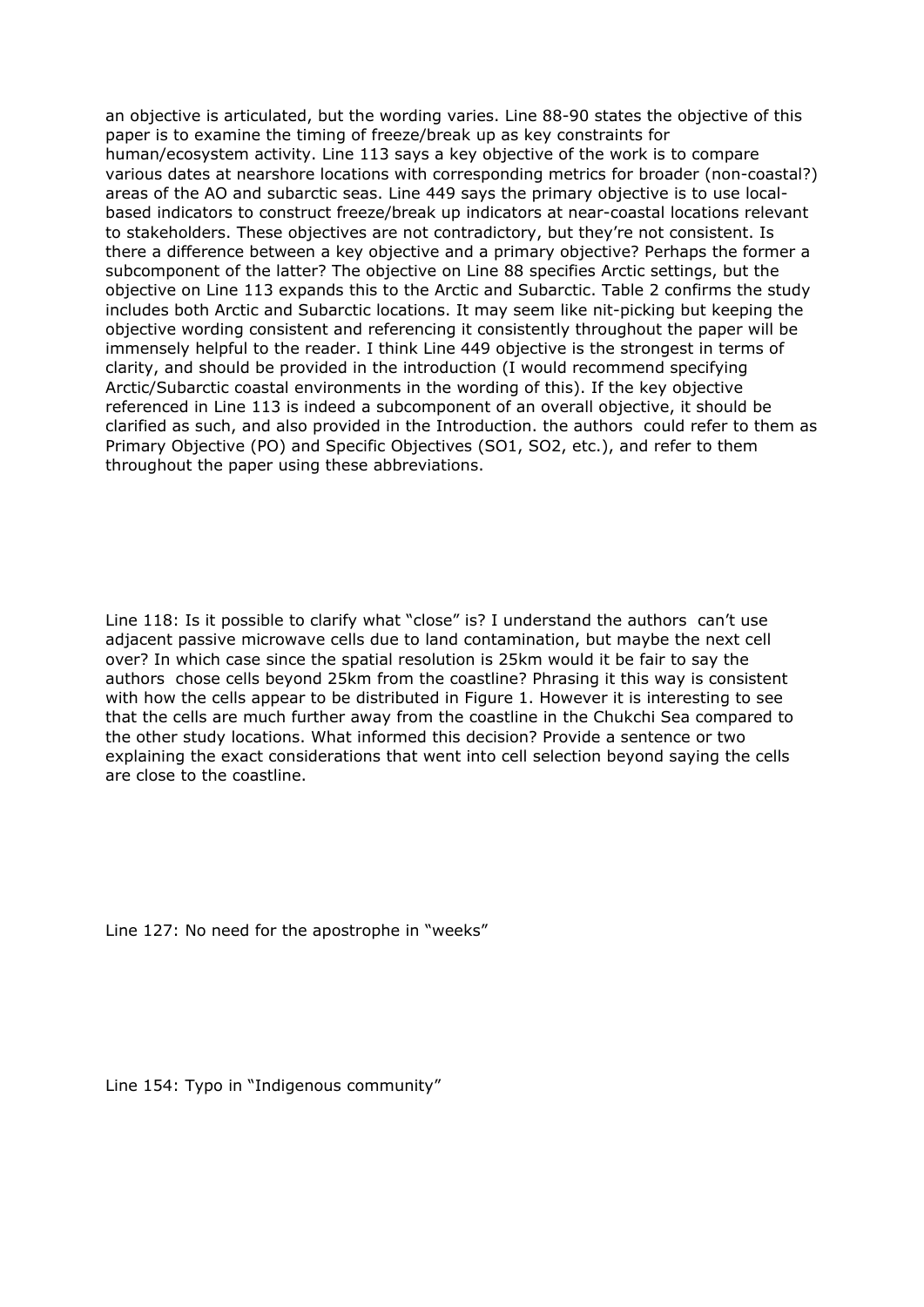Line 157: An example of why elaboration on why the authors chose the cell locations they did would be helpful (per my feedback on line 118) The significance of St. Lawrence Island in the Bering Sea is, per Table 1, due the location of indigenous communities. However, because the communities of Savoonga and Gambell are situated on the Island's northern coasts, I am curious why the authors chose cells to the south of the island for this study area? Does it pertain to hunting locations for these communities? These cells are also proximate to the southern polynya that keeps the ocean beyond the island's barrier islands relatively ice-free. Did this factor into the authors r decision to select this spot? . Providing rationale for cell location choice could even be included as an additional column in Table 1, if the rationale varies by study location.

Line 160: Is it possible to re-cite so we know exactly which of the cited literature is relevant to break up and freeze up metrics?

Line 170: Is it possible to include the cell locations in Figure 2? Certain regions (e.g. Baffin Bay, Bering Sea) are very large, and the authors are looking at very specific areas within them. Perhaps adding them as bright red/yellow stars denoting general cell location could help readers to connect Figure 1 with Figure 2. Also, I notice the Canadian Archipelago (9) is missing in the figure caption. Please fix this.

Line 288: Another Study Objective that can be referenced using consistent terminology (see my feedback regarding Line 113).

Line 302: St. Lawrence Island is generally encircled by landfast ice between January and May/June, and can exceed 25 kilometers off the northern coast. However, the cells are located south of the island, where the presence of a latent heat polynya inhibits the seaward advancement of the landfast ice edge beyond the barrier islands. This polynya also keeps the area relatively free of drift ice. At least one of the three cells are within the polynya boundary, which generally does not extend east of the island's southeast cape. Was this a consideration in the interpretation of the results? Rather than due to being free of landfast ice, earlier break up could be detected in this region because the wind-driven advection of sea ice out of the cell's locations compared to other areas in the MASIE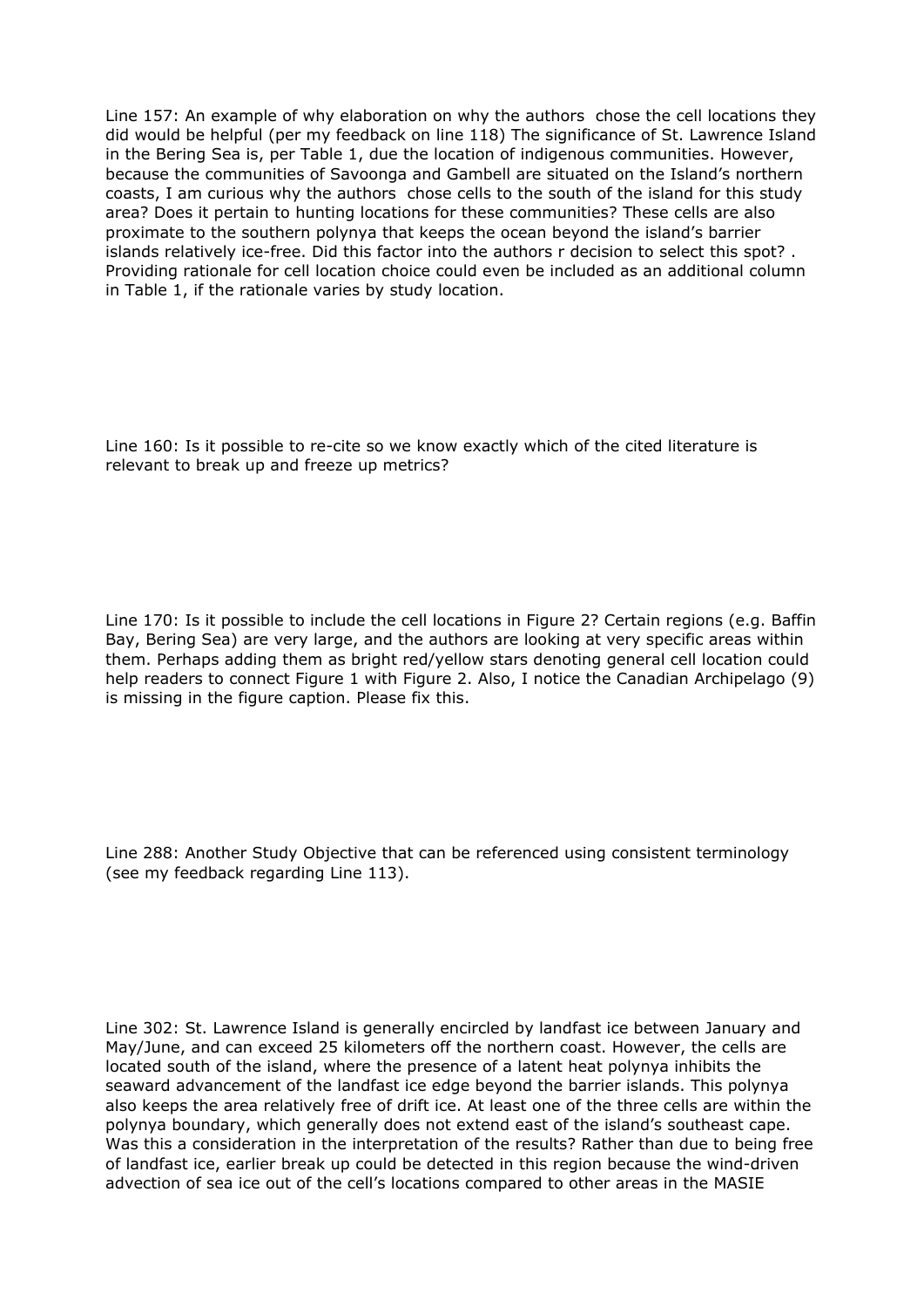region, which is the Bering Sea in its entirety. Again, given the size of the MASIE subregions, I'm not sure why this particular area for the Bering Sea was selected for cell placement unless the authors provide information regarding what factors were considered beyond proximity to the coastline.

Line 304: Interpretation of results is generally best confined to the Discussion section. That being said, the wording is not clear in how landfast ice is a key determinant of the timing of break up. I assume the authors are saying the break up start dates are later in the coastal regions than the MASIE regions because landfast ice generally persists later than areas dominated by drift ice? In which case this needs to be clarified with more specific wording. "Landfast ice generally persists in coastal areas longer than drift ice at the end of the season, and is therefore a key determinant in the timing of later break up onset relative to the broader sector of the seasonal ice zone". Something like that which is more clear. However, unique geography of each region (e.g. the polynya off of St. Lawrence Island) complicates speaking in such general terms about the role landfast ice plays in comparatively later break up detection in coastal regions versus MASIE regions. I recommend some sort of effort to validate that this is the case. This can be accomplished by referencing concurrent datasets such as ice charts or satellite imagery, or even cited literature with qualitative descriptions of where/when landfast ice is located relative to cell placement. It is insufficient to say whether or not the general area  $-$  not even the specific area occupied by the cells  $-$  is prone to landfast ice build up.

Line 323: Regarding Figure 8, when the timing of sea ice events are being studied, especially onset and break up, some studies will consider September 1st of the previous year to be the Day 1, and August 31 of the following year to be day 365 (e.g. September 1st 1996 - August 31 1997). Because Break Ups in this figure are generally between Days 60 - 180, it appears January 1st is considered Day 1. This is fine, but the authors may want to specify this in the Figure 8 caption, to avoid confusion for any readers expecting September 1 to be Day 1. Also, I notice the y-axis scales are not standardized. Was this done intentionally? I can see how standardizing the y axis to the Sabetta / Kara Sea, which has the largest spread of values, may make it hard to interpret plots with a tighter spread of y axis values (e.g. Tiksi / Laptev Sea) by pushing the points closer together. If it is possible to standardize the y-axis, I would recommend it. However if this makes it difficult to interpret the plots, it's okay to leave the y-axis as is and make mention of this in the caption. Also, it is difficult to see the standard error portions of the MASIE region with the current color. Can the authors choose a darker shade of pink so that the SE stands out better?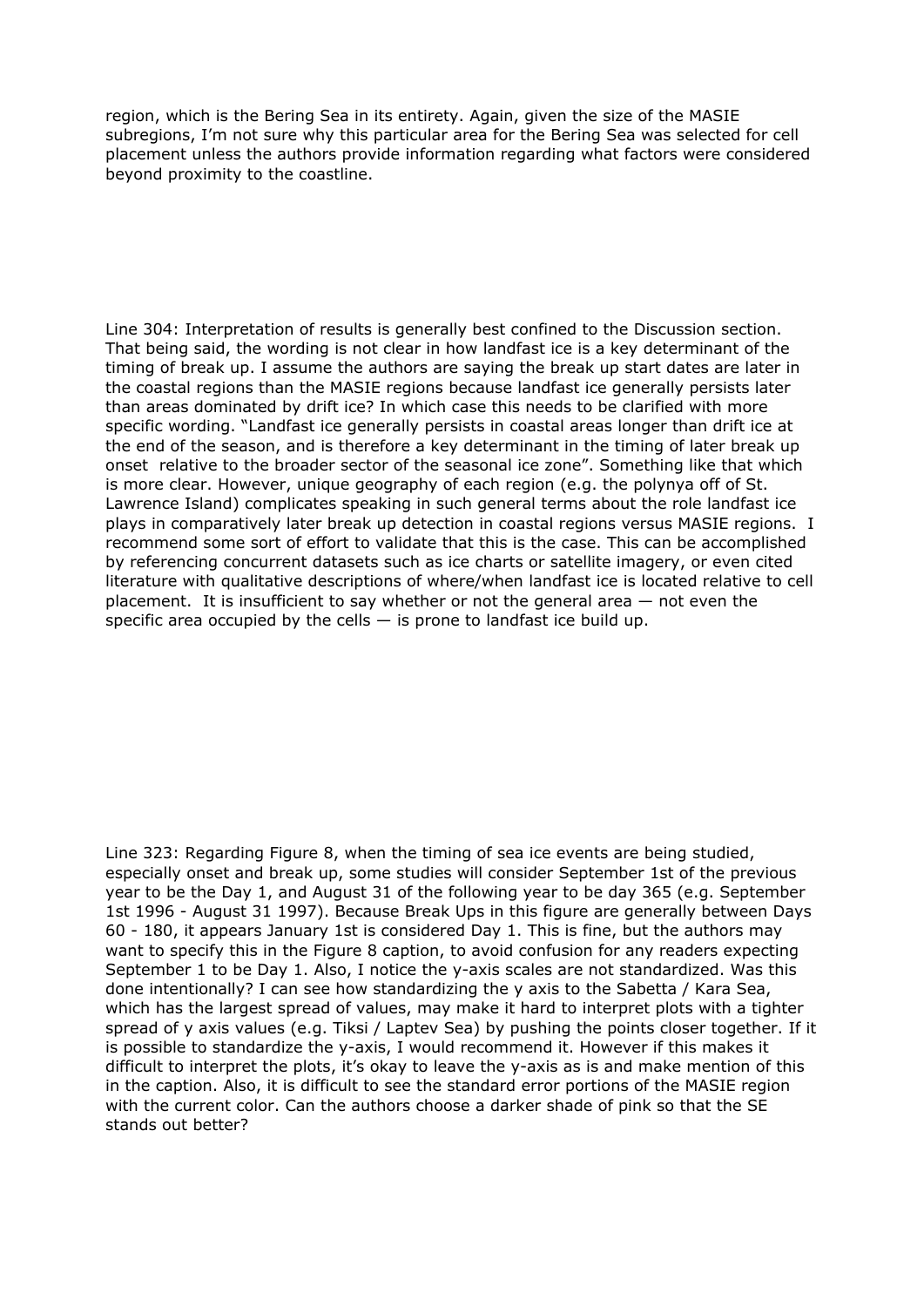Line 330: Since this figure is showing the same thing as Figure 8 for the break up dates and does not require a caption, it would be better to combine them into a single panel of figures, 8a, and 8b, (8c, and 8d for freeze up) with one caption. This may be disregarded if the figure becomes too big. However the lack of captions for Figures 9, 10, and 11 due to their similarity makes me think it would be better to just combine them.

Line 397: I am wondering why the authors chose to put the x axis ticks in the middle of the graph instead of the bottom? Please correct.

Line 443: I did notice a lot of results interpretation included in the results section, and was expecting to see this in a Discussion section. Why is this section omitted, and we go right from Results to Conclusion?

Line 457: The authors are saying later break ups in the study areas are due to the lag of landfast ice break up. However, given the relatively small area these cells occupy compared to the larger region the authors say are "known to have extensive landfast ice" makes this connection weak. Landfast ice can be highly spatially heterogenous, even in regions that are known to have large extents of cover. I recommend the authors find a way to validate that the later sea ice break up is indeed due to landfast ice. This may be accomplished with existing landfast ice datasets. The Canadian Ice Service provides sea ice charts for the northern coast of Alaska, the Canadian Archipelago, Hudson Bay, and Bafifn Bay, including the timing and location of landfast ice regions. Simply taking a sample of later break ups and confirming the cells are occupied by landfast ice during this time would strengthen the connection between later break ups and landfast ice.